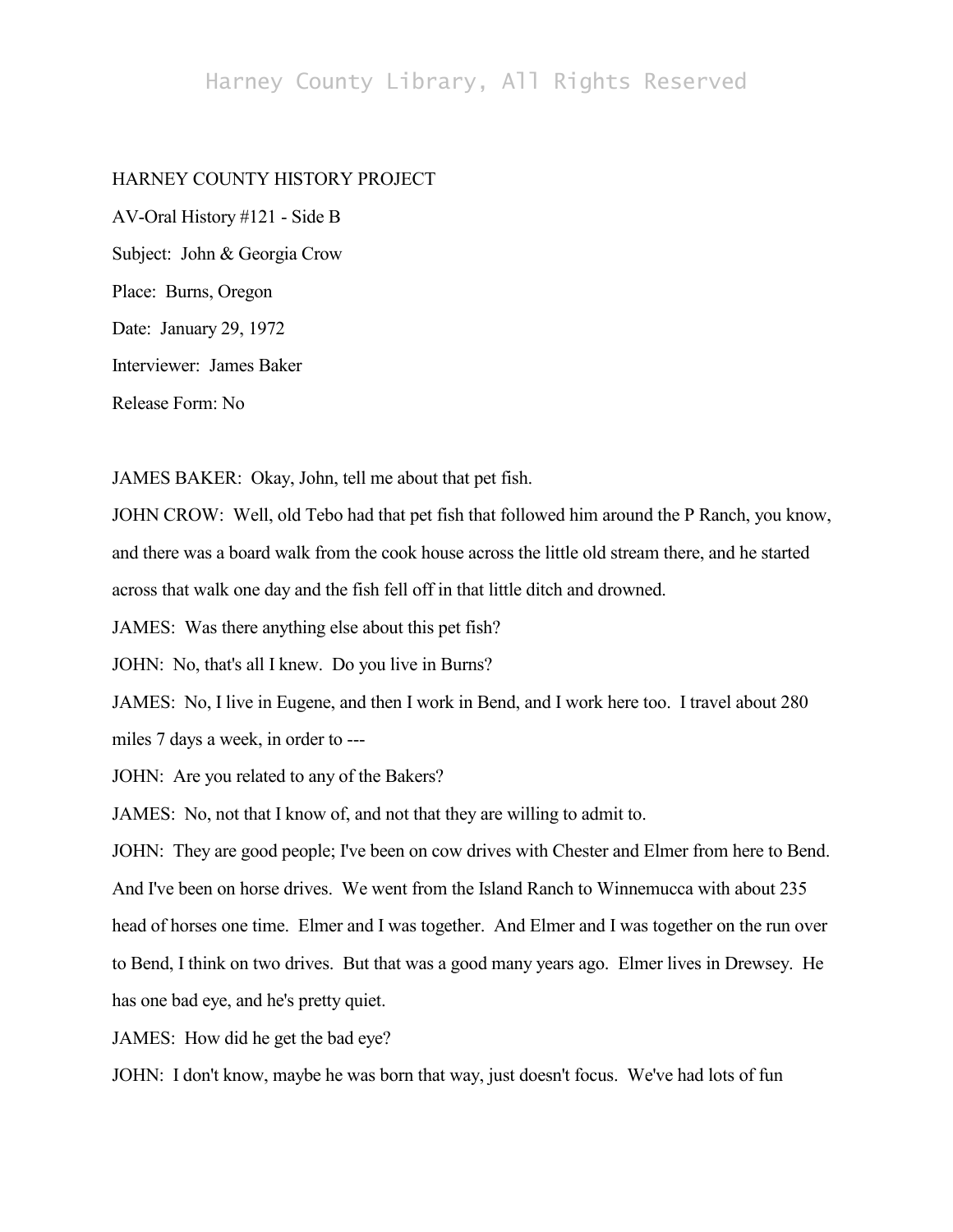together. We went on a cow drive to Bend and, in those days, they didn't haul their horses in trucks like they do now, so Elmer and I was going to bring the horses back, riding them, you know, across the desert. And Chester he was going to haul the beds, he had a Model-A Ford coupe. And the first day we come this side of Millican, there's a ranch up there about a couple of miles, and we was going to stay all night. But we'd been celebrating in Bend some, and we got up there, and Chester got up there, and we rolled our bed out under a shed there. We was laying on that bed, sorta visiting, you know, we had a little moonshine, moonshine days, so we got to talking about Prineville. None of us had ever been to Prineville. Seth Bakerson had bought these cattle, you see, we was working for him. And Chester says, "You know, Seth's a buying my gas, so why don't we go to Prineville?" And when we got to Prineville, Ches was pretty drunk; Elmer and I were fairly sober. He wouldn't deny it. I still tease him, you know. We got in Prineville and we was going to go eat supper, and every little bit old Ches would holler, "Whoopee, Prineville." It was just a little town then. Well, we ate supper and we had to try to keep him kind of quiet because the waiters was getting mad at us. So, we walked out of there and Elmer, or Chester, one said, "Wonder if we could get some more moonshine?" And I said, "Yeah, I think so." So, I walked into the bar there, there was a lot of people in there, but I stopped at one end and the bartender came back. Everybody bootlegged in those days, almost. Bartender came back, and I'd never saw him before, you know, and I said, "I want a fifth of moonshine." He says, "Stick around here awhile, I'll be back." I just made a wild guess, you know. So, we was having too much fun, so we went on to Bend from Prineville. And by golly, Elmer and I got drunk, and we got awful noisy, and it was just about close up time in them joints and restaurants, and they was just about getting ready to throw us out, and Chester would soothe them down.

But anyway, we got out here at Millican just a little after daylight. And Elmer and I, we had to go with the horses across through them junipers, there was two old Swedes lived over there. And that was where we was going to stay all night, before we went to Cold Springs. We got over there, and the two old Swedes weren't there, but Chester, he had our beds, so we bedded down, and we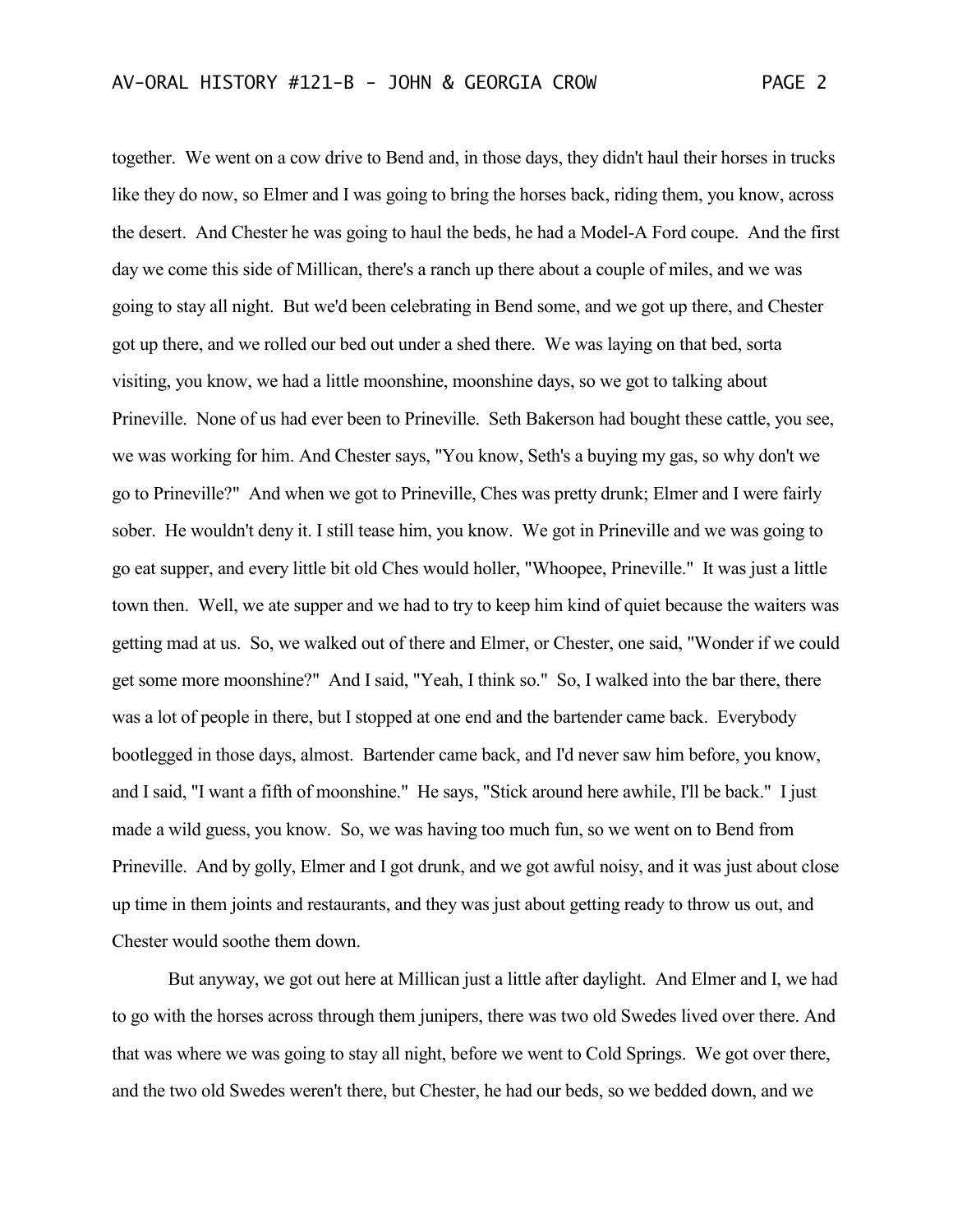thought maybe we could eat something. We went in the house and the sourdough jar had boiled over, you've seen sourdough, it had boiled over, and very thick with blowflies, so our appetite wasn't good. Well, we ate everything we could eat at Prineville and Bend, anyhow, so we didn't need any more. But we come on to Cold Springs the next day. We didn't even eat any supper or any breakfast. We stayed all night there.

JAMES: When I think of the distances you went, that's a long ways.

JOHN: That's the way you traveled those days. I went on several drives from here to Lakeview, cow drives. And made one drive from Diamond to Lakeview, quite a lot of cow drives. GEORGIA CROW: You took horses all the way to Crescent City from here, in California. JOHN: The other side of Crescent City, about 20 miles, right on the coast. Crescent City was a very small city at that time, that was in the '20's. And I traded horses several times. We traded horses along the way, and packed our bed on a packhorse, you know, slept in wet beds and stole pasture and everything else. The old boss he was so stingy, he wouldn't even feed us.

I was on the dodge. I got into a little moonshine trouble here, and there was about four or five of us, and so I just --- we only had a gallon of moonshine, we'd been to a dance at Diamond or at Crane, danced till daylight, you know, and played around and come to town. And the lady was a cooking for the hay crew out there at Double O and the other boys was working in the hay camp.

And I'd been in a car wreck and had my shoulder broke, and my arm was in a sling. Anyhow, we decided to buy us a gallon of moonshine before we went home. Well, there was ... Speck Baker, old Bill Baker, old Bill Bargith (sp.?) and myself. So, we went down to old Lee Carpenter's and bought a gallon of moonshine. Then we decided we ought to eat supper before we went out to camp. Where the post office is now, there was a restaurant there then. Old Lady Kirkham run the restaurant. So, we parked right in front of the restaurant, and the girl said, "I'm too tired to eat, I just want some sleep, because I've got to get up and cook breakfast early in the morning. You guys go ahead and eat. And we just left that gallon of moonshine, it was a Chevrolet touring car, in there with her. And she went to sleep. And old Clarence Young, he's still alive here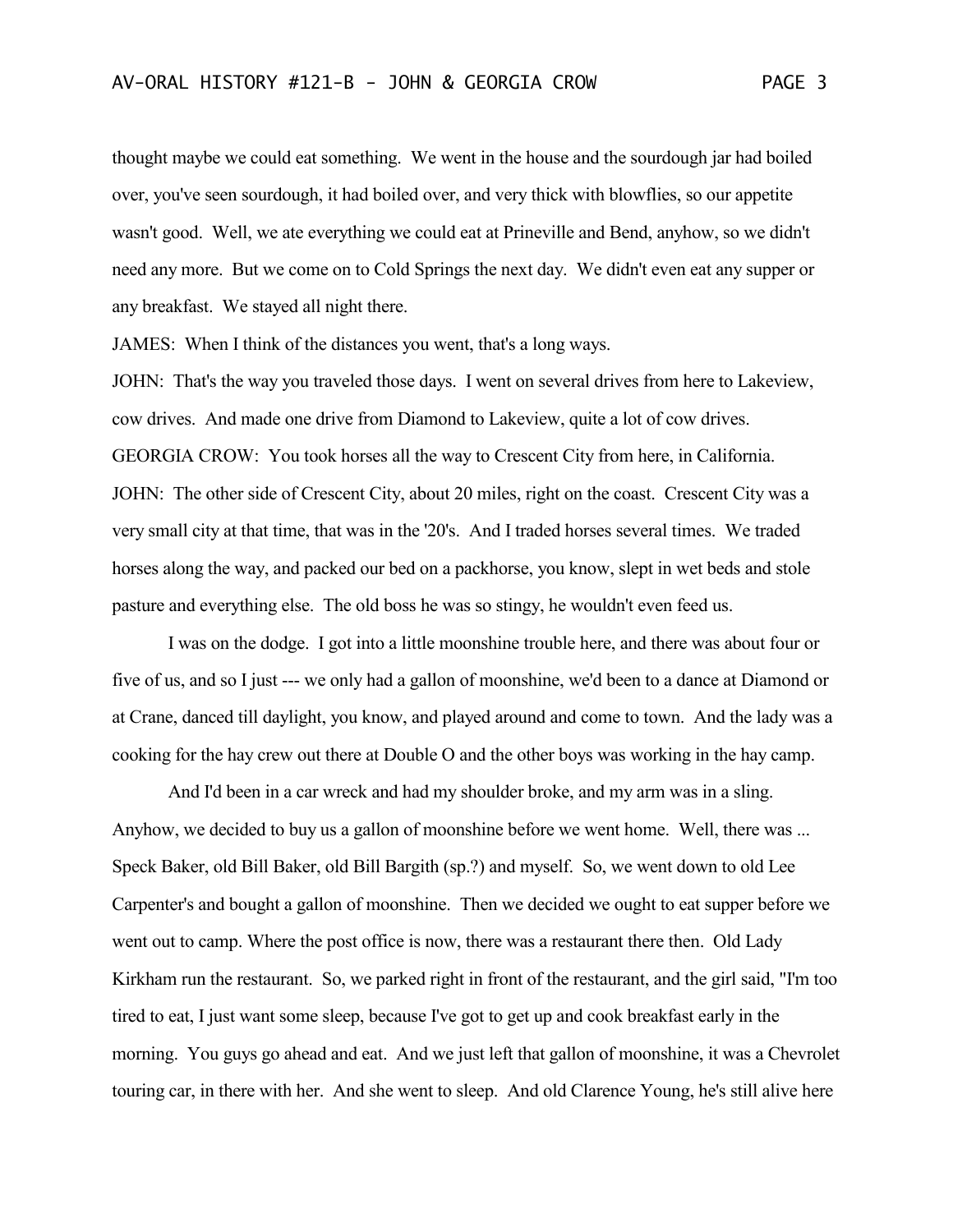too, he was Sheriff then.

JAMES: Was it Clarence who got on you?

JOHN: Yeah, Clarence Young and Rube Drake. Well, old Lady Kirkham, she was a wonderful old girl, and she saw Clarence Young and Rube Drake waiting at the bar, and us boys was eating supper, you see, and she came in there and said, "If you boys have any moonshine in that car, you're in trouble. The Sheriff and the Marshal are waiting out there." So, I said, "Well, we don't want to be all throwed in jail. And I can't work, I've got my shoulder broke, and I got friends, you guys give me a half hour start or so, and I'll go out the back door. And when you go out there, just tell them that moonshine belongs to John Crow," which they did. And of course, I was gone. I had a car out at the Double O, a Model-T Ford touring car. So, I knew some friends here in town, and I went down to their house, and they took me out to my car at the Double O. They had a Model-T Ford coupe. And I took across the desert, you see, and an old Mexican, old Chino, well he was living in Catlow Valley then. And I knew him ever since I was a baby. So, I drove across the desert and went down to old Chino's. And I didn't figure on staying too long in this country anyhow. So, I pulled into old Chino's --- and I hadn't had no sleep for a couple of nights, you know, and I told Chino, "You got somewhere I can hide my car?" I'm in a little jam and I've gotta have some sleep." "Oh sure, I'll run my car out of the garage and put yours in and put the padlock on it. And anybody come and ask about you, I've got a basement here, but you just go to bed in the front room." So, I went in there and went to bed. Nobody showed up. Next day I went on over ---

JAMES: You were telling me about --- you stayed over night at Chino's.

JOHN: Yeah, well the next day I went out to Guano, and Zeke Spaulding was haying out there, and Billy Rinehart and old Raz Lewis, you've probably heard of him, they were working there. I had my arm in a sling, but they were short-handed, so I went to driving the mowing machine with one arm. I could drive with one hand, you know. And we got the hay cut, and bunched and yarded in. And we had jackrabbit drives every night. Oh, the rabbits were just like sheep. And they had wire netting pens, you see, and our haying crew would go down there and get around that meadow and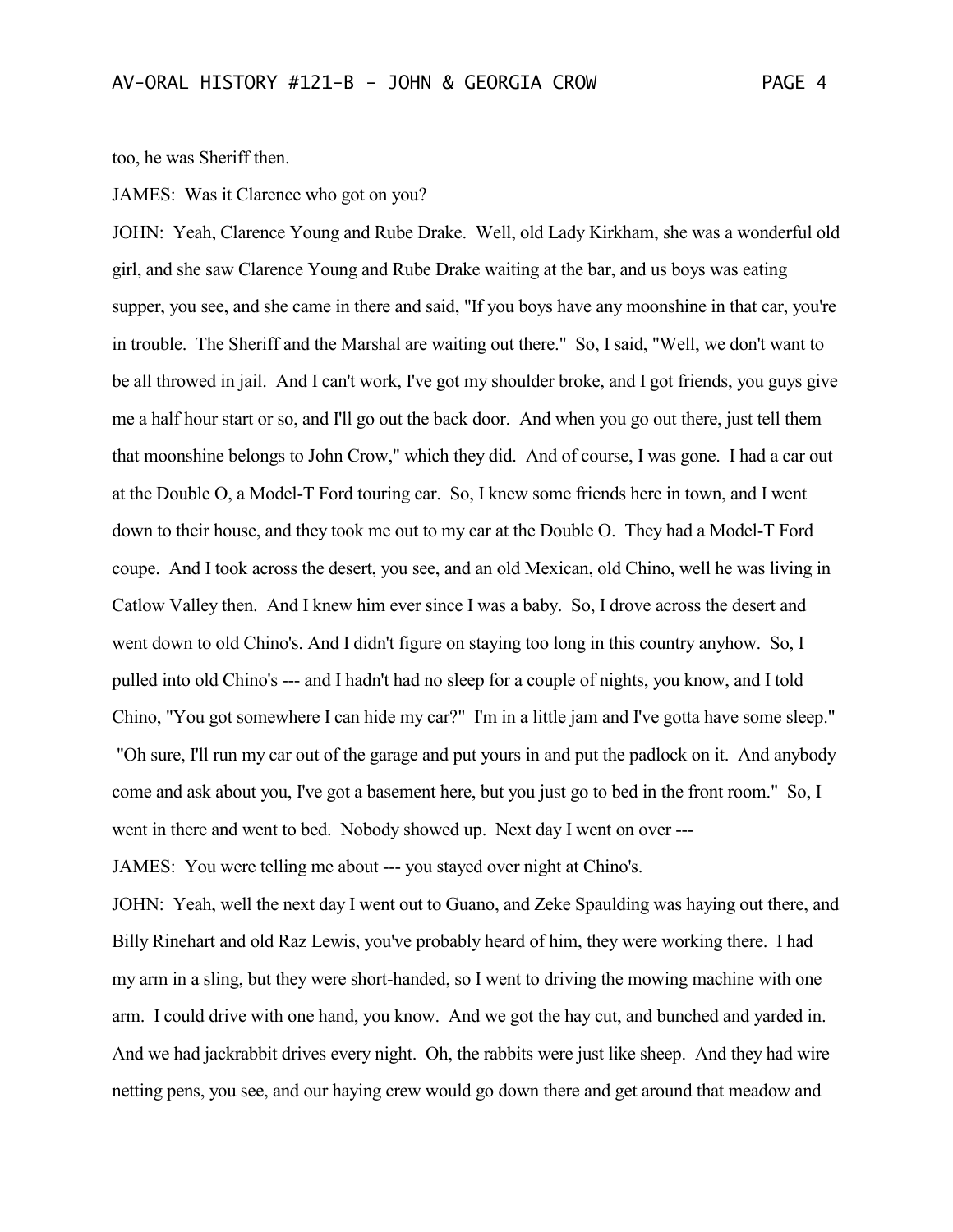crowd them into them pens and kill jackrabbits of an evening. Get them in those pens.

JAMES: That sounds like sport.

JOHN: Well, it's kind of sport, I guess. I hate to kill things, but gee, they was so thick we --- they was eating up everything, you know.

JAMES: Yeah, I can understand that though.

JOHN: And so, I worked there until we finished haying. And I went on down to Cedarville, and Billy Rinehart had a brother there, Harry Rinehart, and we helped him hay. My arm got so it was all right again.

JAMES: You were getting to be a pretty good one-arm hayer too.

JOHN: It got all right. And Billy's wife had died a short while before that, and he had a home there at Cedarville, so we moved into his home. And went to work for Harry Rinehart, we helped put up Harry's hay. Billy had an Oldsmobile touring car, and he'd go to sleep driving.

JAMES: Oh, no!

JOHN: Yeah. And I had a Model-T Ford touring car, no top on it. So, he'd go to sleep and drive off of the road. I'd come along and wake him up. With no reason at all, he was just that way. JAMES: He'd just fall asleep.

JOHN: Then I came back. I went up on Steens Mountain. I had a saddle horse up here at the P Ranch. I went up on the Kiger and Andrew Shull had a homestead up there. I got my saddle horse and went up there and I stayed with him about two or three days, and all we had to do was fish, and cook fish. Well, I get tired of fish. So, I started back here to town to give myself up. I thought, "Oh well, I won't get over, not much time, wouldn't have to serve much time." In the meantime, this crew that I was with had come through the Narrows and told Rankin, my brother, he had a store and a service state there. He said, "If you see John, tell him not to give himself up." JAMES: I'll be darned. And they stopped you?

JOHN: Yeah, so I stayed all night at the Narrows. I picked my Ford up where I'd left my horse up there. So, I went to Cedarville. Then I worked down there and came back out to this country, a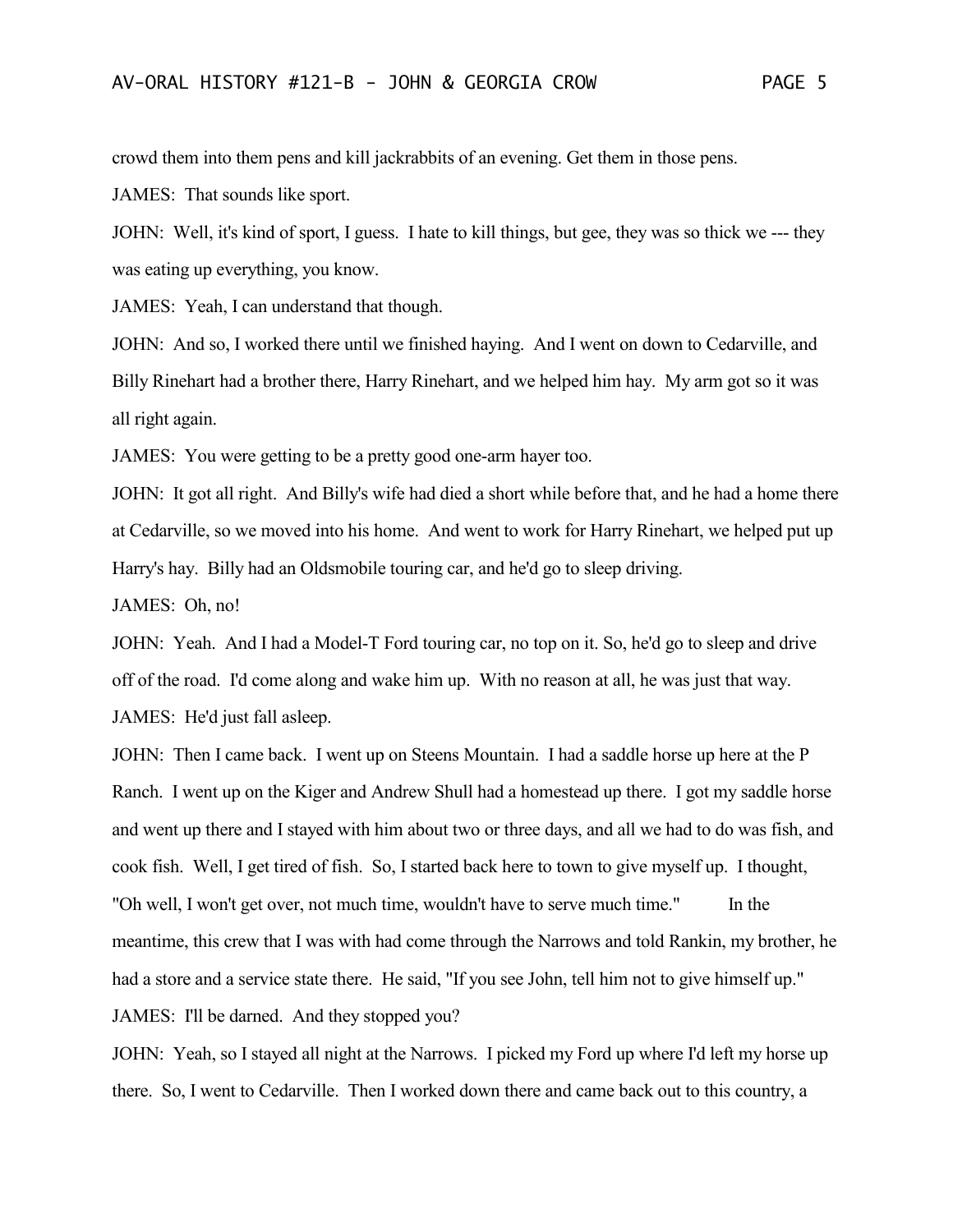fellow had a --- I worked on a dairy down there for a while. And Lewis ... I went to school with him, you see, and he was working on a dairy. We decided to come to Lakeview and celebrate. He had a Star coupe. And so, to Lakeview we come, and the sheriff, I knew him real well, Priday was his name. I knew him when I was a little kid. He had a store there at Plush. But the first thing we did, we run into Priday. Priday asked me all kinds of questions, and I told him where I was at. I said, "I'm working on a dairy down there at Cedarville." I didn't know he had word to pick me up. JAMES: Is that right?

JOHN: We visited, I liked Priday, and I guess he liked me all right. And by God, we just walked around the block and run into him again. And we stopped and chatted a little bit, and he said, "John, let's don't meet up anymore, third time's a charm, you know." And I got the hint. All right Priday, by gosh we won't. So, Lewis and I, we started back to Cedarville. And they had a dance there at Pine Creek, and we stopped and took that in. That was on the California side. But Priday told old Warren Ladd, he said, "I didn't want to pick John up over a little old moonshine deal, I knew him all my life." And he was working for a living. And then I came back to Catlow Valley. I drove a fellow's truck from Cedarville to the Narrows, that was as far as I dare come. My brother had a store and a hotel there. I drove his truck back there and got my saddle horse, and I left my Ford at Cedarville. I got my saddle horse and just rode the grub line, you know, around. Of course, I had to make a little money, and I knew moonshiners, and I'd go buy a gallon or two of moonshine and bottle it up and ---

And I ran into this Dodge, he bought horses from Riddles up on Steens Mountain. And cold of course, I was sort of riding the grub line, and I come to George Sebring's, he lived at Beckley's then, and he had an old Savina horse he was afraid of. And I had my horse; I had a good horse too. He wanted him, only he was gentle. Old George Sebring wanted him. So, I traded it to him, and I got \$40 to boot, for this old spoiled horse. I rode out to Tom Bailey's, that's where this Dodge was then, they had their horses gathered and was on Jack Mountain with their horses. And I rode up there. Of course, I was welcome everywhere I went, I knew everybody.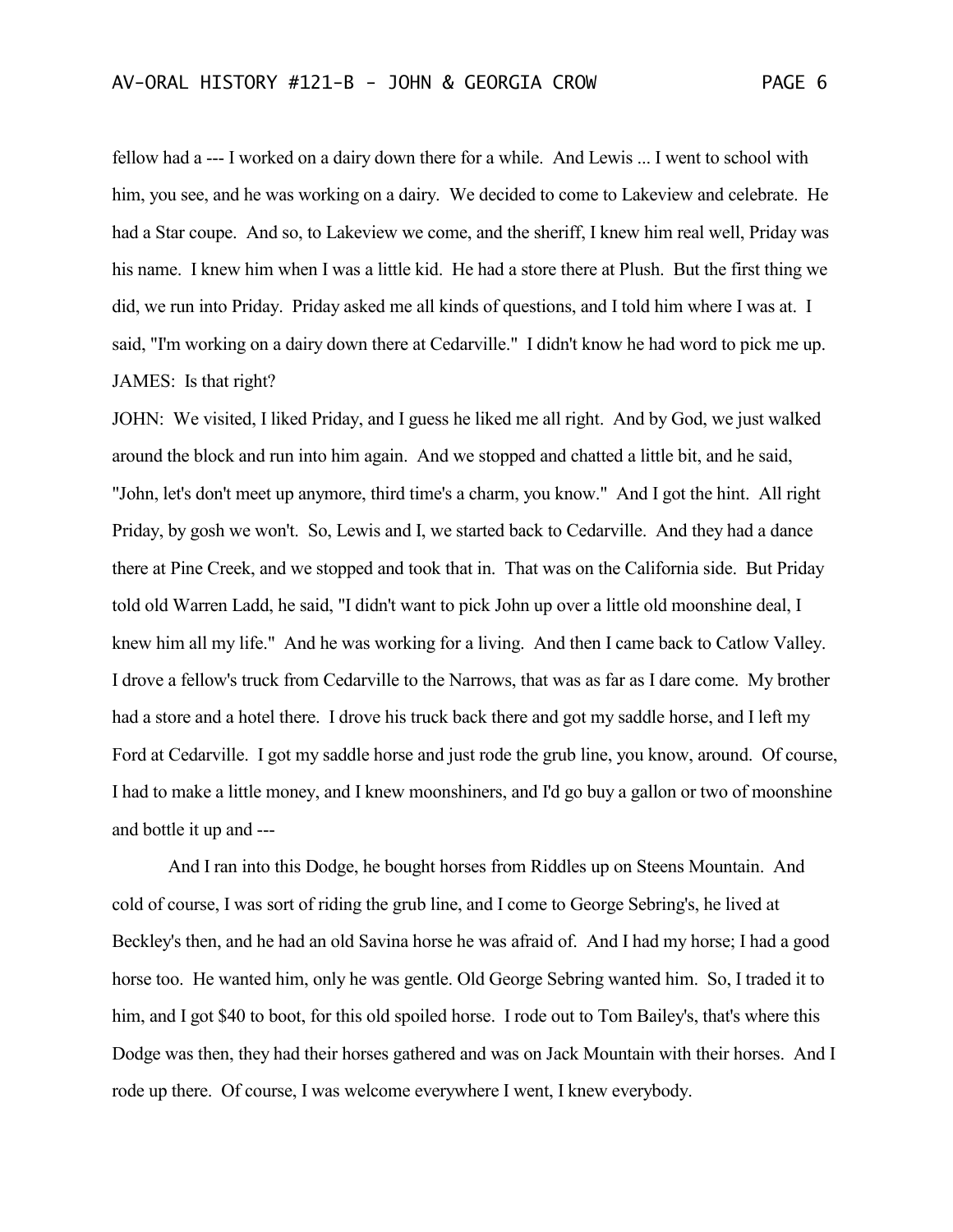Been on the desert and I rode up there and I'd curried this horse off and thinned his tail out, and tied it up in a mustache tie, you know, and he was a fancy looking horse.

JAMES: I'll bet.

JOHN: And Dodge wanted to buy him. Well, I didn't want to be a foot, you see, and Tom Bailey said, "Why don't you sell him that horse, John?" And I said, "I don't want to put myself a foot." He said, "There's an old white horse down here been running around Tice Shull's place for several years." He said, "You sell him that horse, and you and I'll go down and corral that---" He was with a bunch of horses. He said, "You can take him. I don't think he belongs to anybody." So, I sold that horse for \$50 to Dodge, and old Tom and I we went down and corralled them horses at Tice Shull's place, I caught that white horse, and I rode him over to Adel. There was a dance at Plush one night and there was a fellow, his name was Cobow (sp.?), I believe. And of course, everybody was drinking pretty much, and feeling pretty high, you know. And he'd saw that horse I was riding, and he wanted to trade me another spoiled horse for him. Well, I was young, and I thought I could ride. So, I traded that white horse to him and got \$10 to boot.

JAMES: You're making money hand over hoof.

JOHN: Well, you have to when you're out on the dodge, and by yourself kind of. So, the next morning after the dance, I went down and corralled that old horse. I could see he was pretty cranky, but I got on him, caught him and saddled him up and got on him. And he started to buck, and I pulled him and he fell, and so I just held him down. And I whipped his nose a little bit, and when he come up, I just come up with him, and he did that over --- and I did it over. I never had no trouble with him after that.

JAMES: I'll be darned. Isn't that something.

JOHN: But at that time this Dodge started to Reckwall (sp.?), the other side of ... with about 35 head of horses. And I run into Roy Elliott, he helped him to Adel. And I run into him there, so I went on down to Reckwall with him, we was a month on the road. We went; oh, I traded horses several times. This old horse, I curried him, I fed him lots of oats, he was pretty. And I got over to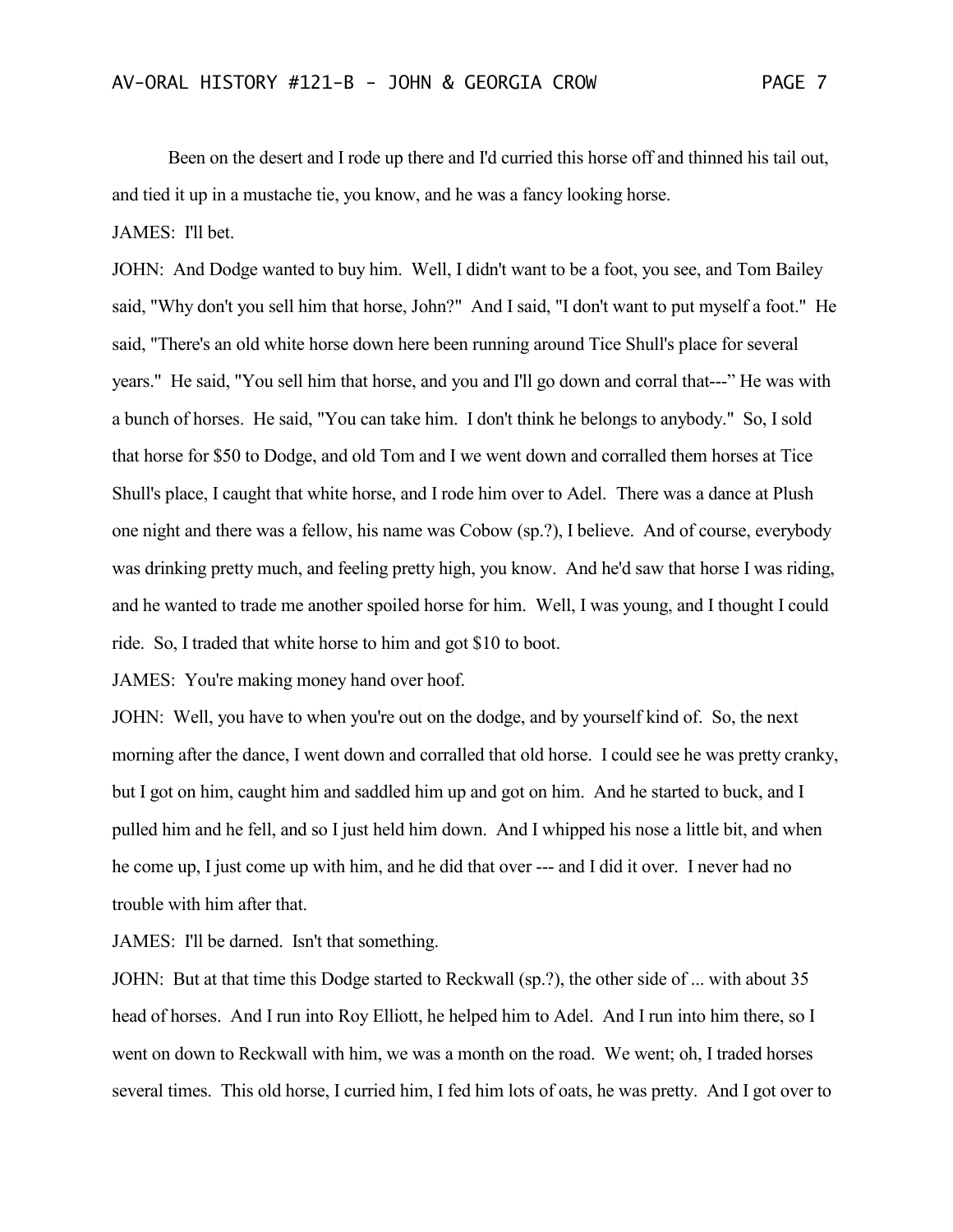Malin and he was leg weary, you know, they get awful, kind of leg weary, you know, them old horses when they're rode. And we got down there and that fellow was stuck on him, 'cause I had him slicked up and he looked nice. So, he said, "I'd like to trade you out of that horse." Well, he'd went about the limit for me anyhow, and I said, "Well, what have you got to trade?" "I've got a 5 year-old horse out here in the field," he said, "he hasn't been rode very much, but I'll trade you that horse." He got him in the corral. I said, "I'll trade with you, \$10 to boot." He was worth five times what that old horse was worth, you know. All I had was a grazer. You know what a grazer is? JAMES: No, I don't know what that is.

JOHN: Well it's a small bridle and ---

GEORGIA: It's not quite as much a bridle; it's between a bridle and a snaffle bit. It's a stiff bit, but it's not as heavy as ---

JOHN: Short yard on it. That's all I had, and we had to rope that horse, it was a little oily, and roped him, and I said, "I'll ride him this afternoon, this evening, and see how he is." And we caught him and I come out with that bridle. I had split reins on it, you know. And he said, "You can't ride him with that bridle. He's in the snaffle bit, he's a snaffle bit horse. He hasn't been rode much." "Oh well," I said, "this is all I've got." So, I rode him that afternoon, and he was pretty good.

The next day we had to go through Klamath Falls. We had horses going all directions. That horse didn't know, hadn't been rode enough to know much, but I'd get ahead of a bunch of horses and double him, and we finally got our horses gathered up and through the Falls. And that made me the best horse. I rode him, well, I rode him clear on through part of the time, only we got over there just this side of Medford and stayed all night. And they had a saddle horse there that had been bucking their hired men off, and they wanted to trade him. And so, this Dodge, he traded them something for him, and they got to teasing me that night, and told me I was afraid to ride that horse, you know. Well, at that time I wasn't much afraid. I said, "I'll ride him tomorrow, he's supposed to be a bridle horse they said." They didn't have any corral but they had a haymow, and no hay in it. Just as good as a corral. I got him in there, I saddled him up and led him in there and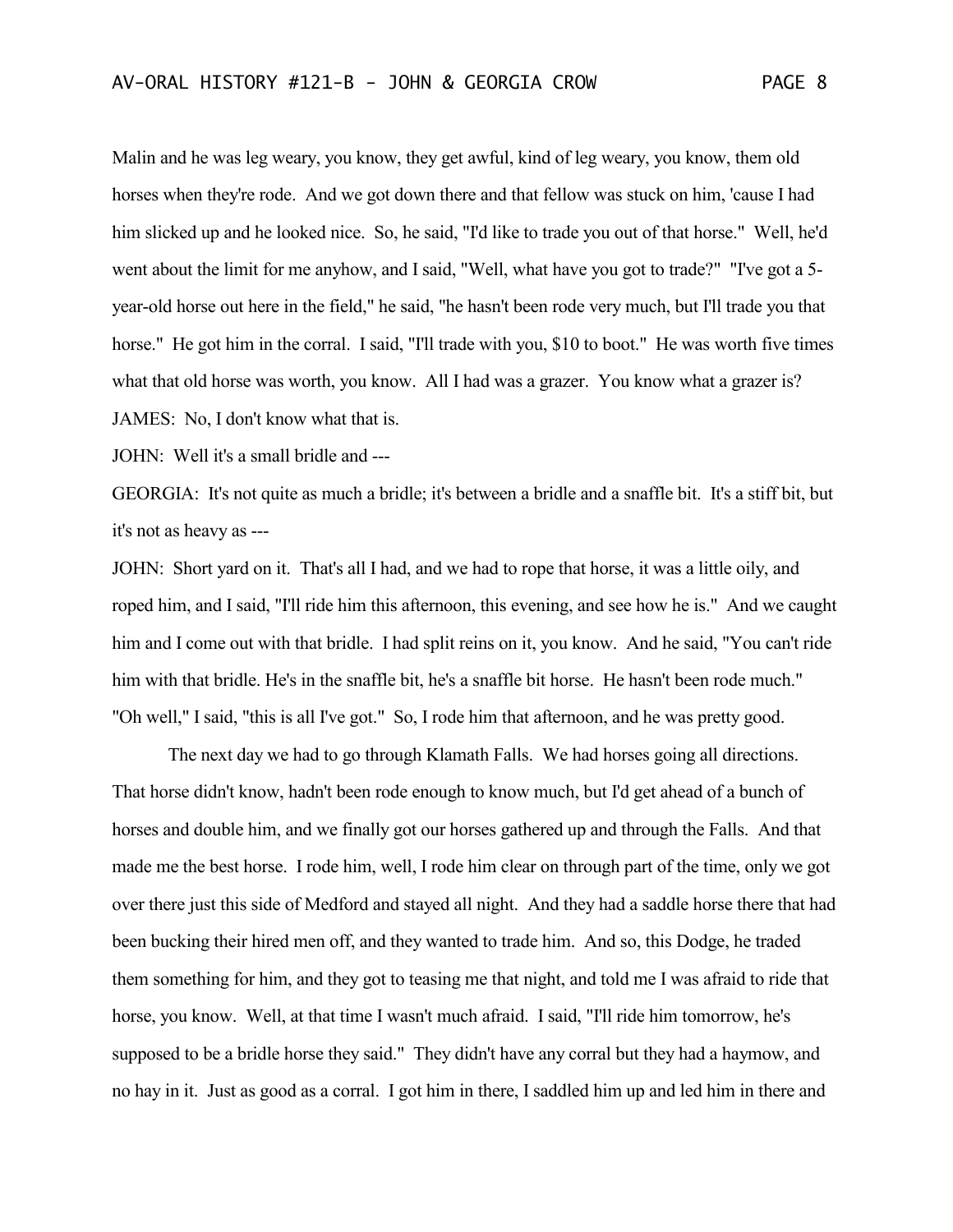got on him. They thought they'd see some fun. And I got on him and, of course, he wanted to buck, and I pulled his head right into the side of that haymow and drove the spurs into him, bumped his head and about knocked him down a time or two, and he was all right. He never did buck with me. And "Old Dad", he was in his 70's, he was an old man, I forget his name. And I rode him about three days, I wanted to let my horse rest anyway. I rode him about three days, and "Old Dad" went to riding him.

And we got down with his horses where he wanted to go, slept in wet beds, and everything else, stole pasture. I had an army overcoat that come down about here, one of them old yellow ones. It got so water soaked I couldn't hardly hold it up.

JAMES: Pretty heavy.

JOHN: But anyhow, Dodge didn't want to pay me. I come back to Crescent City. I got a job breaking horses at Smith River, but I come back to Crescent City, had a livery stable there, and put my horse in the stable. Dodge came back with me. We had our horses in the stable. But I'd got that job at Smith River. I was going down there the next day. Dodge didn't want to pay me. But he had a pair of these yellow wooly chaps, almost new, and they cost around \$35, that's about what he owed me. He pulled them chaps off, and I just went over and put them on. "Well, Dodge," I said, "if you can't pay me, I'll just take these chaps." And he didn't want that to happen, so he paid me.

And I broke workhorses for old Charlie Pala; I worked there about a month. Had one gentle horse, and the rest of these had outlawed on those Swiss, he'd had them started a time or two, but they'd outlawed, run off.

GEORGIA: It was a Swiss dairy.

JOHN: Yeah, they milked about 160 head of cows there. Give us skim milk for breakfast on our mush. And all Swiss.

JAMES: They are pretty good dairymen, aren't they?

JOHN: Oh, yeah, you bet. And I had a room by myself; right on the coast, and the fleas would about eat you up. I had to buy spray and spray my bed, to keep them from eating me up. And there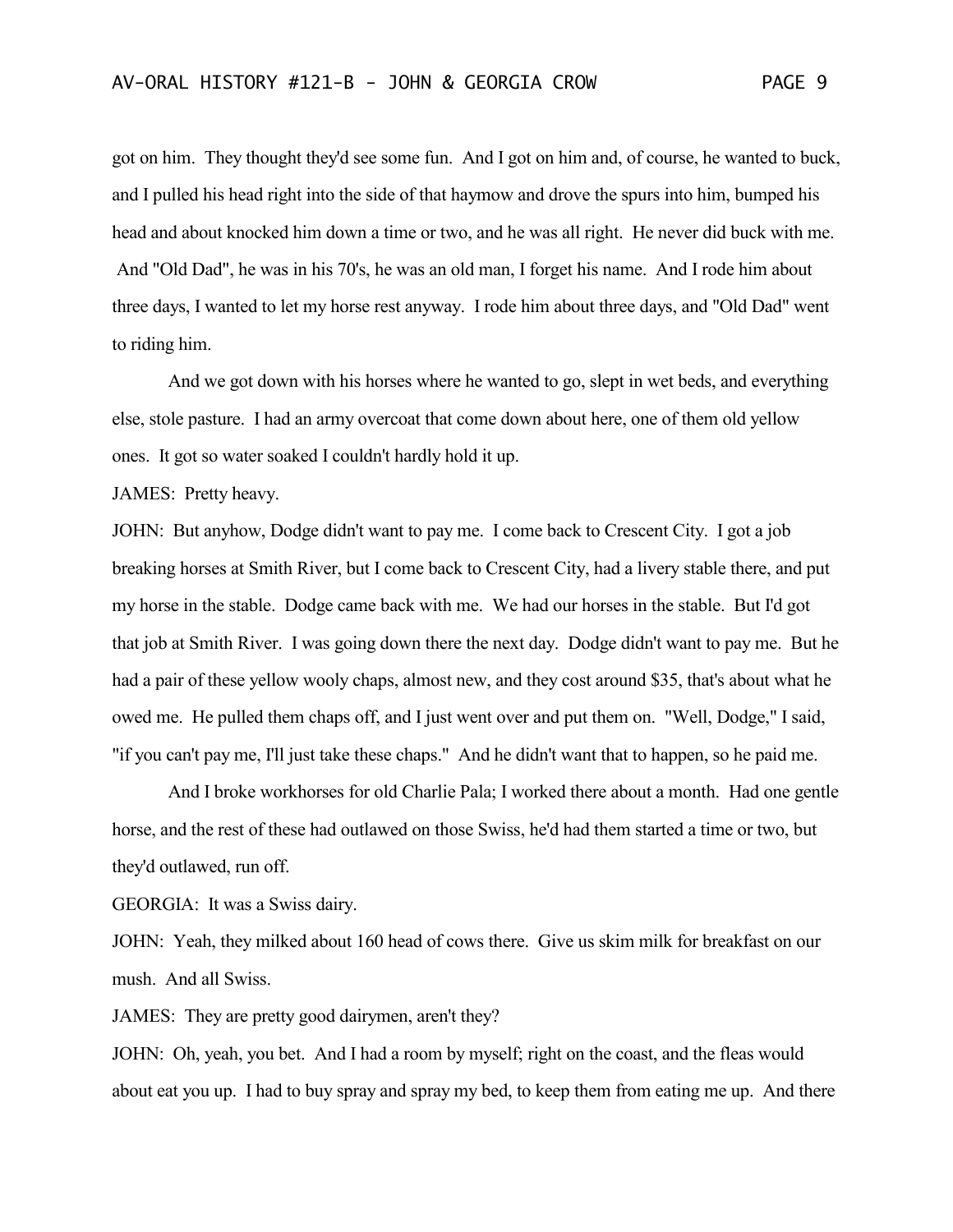was a young fellow there that I took a liking to; he couldn't talk very good. He was Swiss, you know. But he'd come and visit with me at nights. I worked there months, I wrote my brother that had the store at the Narrows, and he wanted me as soon as I could, to come back and drive truck and work in the store for him. Old Bill Bardwell was a marshal up here at that time too, so he told Rankin and I'll keep you posted when John can come back. I'd write Rankin a letter once in a while and not put any, no address on the outside, so he kind of kept in contact with me.

But I'd ... them horses on the wagon, and that's all I was doing, just driving around on a wagon. I was just having a big time, high spring seat on it, you know, but I wasn't getting them gentle. I couldn't work them enough, so I told old Charlie Pala one morning, I said, "You got farming to do, why don't you just let me go to disking up this soil for you." And that made him happy, and it began to get them horses gentled, too.

JAMES: I'll bet it did, yeah.

JOHN: And I got a letter from Rankin, and he says, "Old Bill Bardwell, I saw him, you can come back now and go to work for me." But I had this horse, and saddle, and bridle, and riata, and darn he was a good horse too, but I couldn't ride him clear back, I didn't want to. So, I went to Crescent City, Smith River I don't know, 15 or 20 miles from Crescent City, and put him in the stable that night. I'd quit old Charlie Pala and he was mad. Them Swiss, they can't handle them horses, but I didn't care. I was getting \$5 a day and my board for that, that was good wages.

JAMES: Those are good wages.

JOHN: But the next day, I wanted to sell my horse, you see, and there was nobody around there buying horses. But I saddled him up and rode him up and down the street, and back to the livery stable. And there was a feller standing there. I said, "You better buy this horse." "Oh, I don't want a horse," he said. I said, "I'll make you a good deal on him. I'll sell you this horse, saddle, bridle, and riata for \$50." So, he bought it, and I caught the bus and come to Grants Pass and bought me a car. When I was out like that I kept a little in my pocket.

JAMES: I guess you did.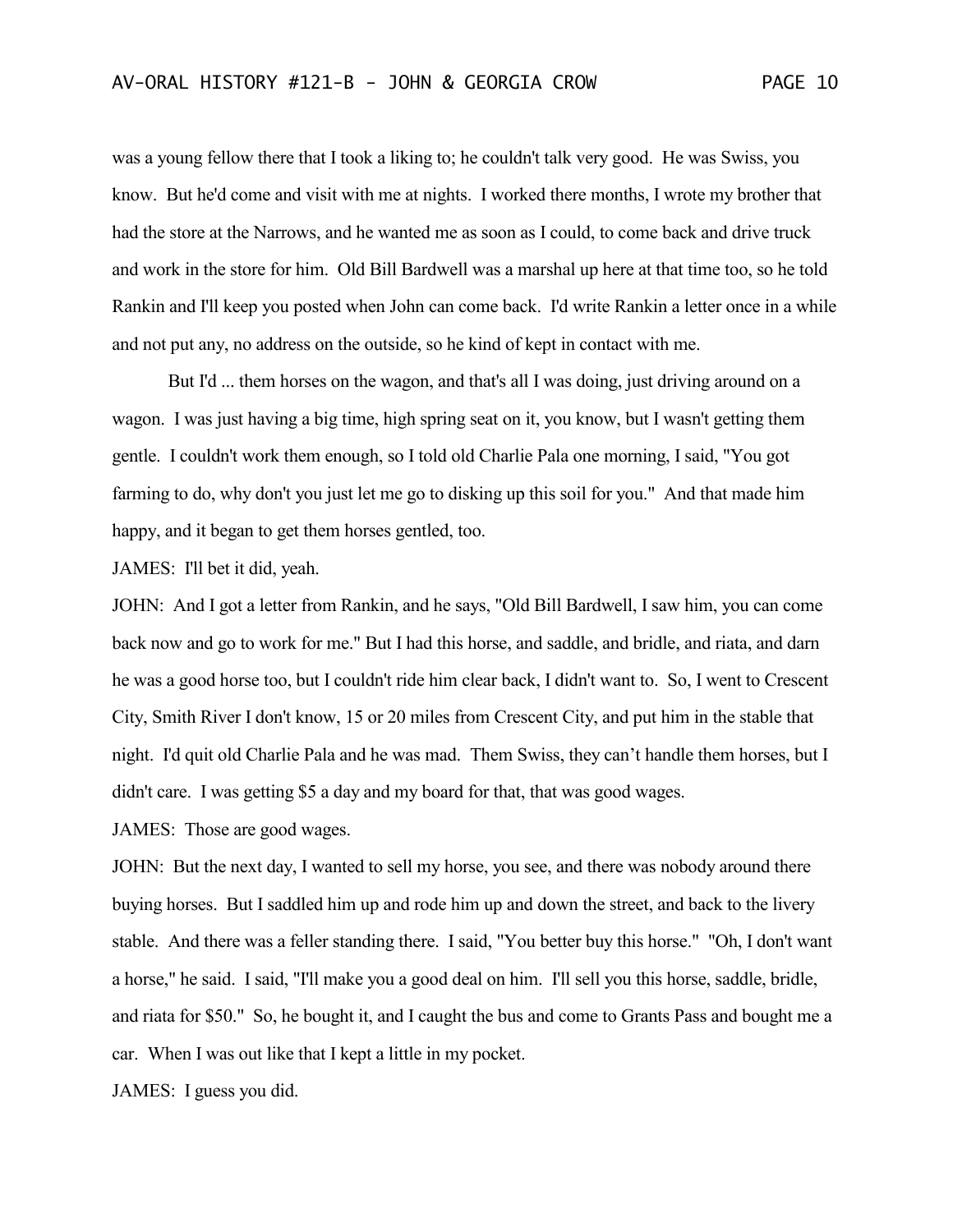JOHN: I bought a car there at Grants Pass and started out from Grants Pass, and there was a hitchhiker walking along the road, pretty well dressed fellow. I stopped and picked him up, a Chevrolet touring car, about 1924 model. I got to Ashland and I knew Naomi Moon was going to college there ... and I knew they was there at Ashland. So, I got us a room and I looked them up. They had another girl living with them; the three of them was living together. I never saw a darn thing to eat in that house.

GEORGIA: It was between checks, I guess.

JAMES: Must have been.

JOHN: And so, I visited a while with them. Of course, Naomi and ... I knew them when they was here. I said, "You girls better let me take you out for supper." If you ever seen three girls eat supper, now they was hungry. Anyhow, I took them back after supper and visited a while. And Naomi had a book with an outfit in it, tell where she was reading, you know, and I slipped a \$10 bill in there. And that fellow and I come on to Lakeview the next day and stayed all night. I had that Model-T Ford at Cedarville. We was going to Cedarville and pick it up, and bring it back here to the Narrows. So, we got to Cedarville and got us a hotel room. Went down and cranked the Ford up, it kicked right off. Went back and stayed all night, and I said, "Let's just forget that Ford, we'll leave it." It was in a, stored it down there in an old barn, it wasn't bothering nobody. So, we came back on out to the Narrows, and I went to work for Rankin.

Later on, I took a boy, old Cy Elliott with me, and we went down and got my Model-T Ford. You know, a year is quite a while to hide out though.

JAMES: I imagine.

JOHN: Yeah, these months go by pretty slow. I worked down at the Bear Ranch, fed cattle down there. I fooled around quite a bit.

GEORGIA: Old Clarence wishes now that he hadn't pressed these guys so ruggedly over that. He was really rough on the moonshining element back then. A lot of these guys, that was the only way they could make a living.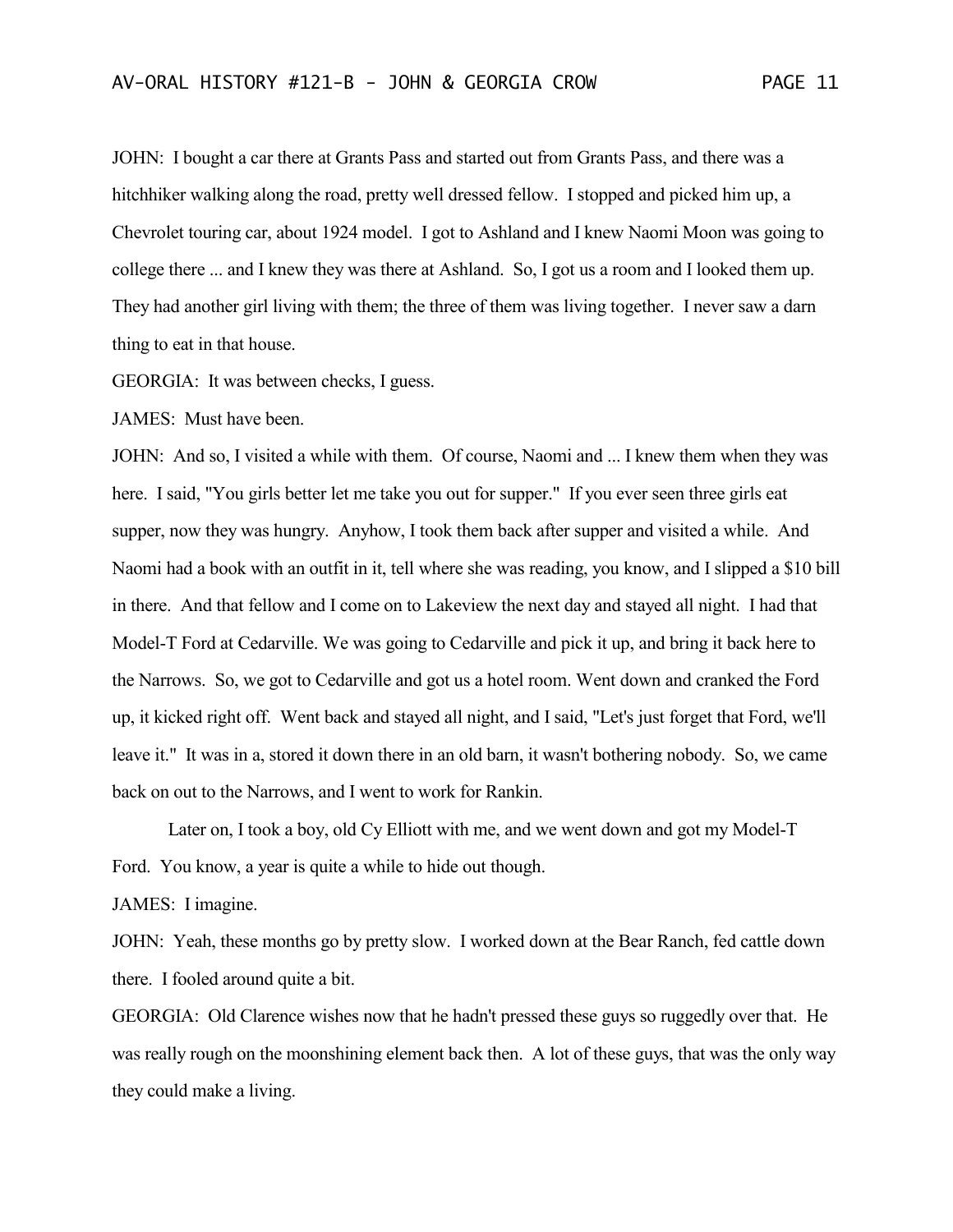JAMES: Well, I didn't know that.

GEORGIA: Of course, I wasn't here then.

JOHN: Old Clarence and I, we have good visits now. We was on the ranch out here about 37 miles out of town, you know, and I don't hold a grudge much. But I was plenty ringy then.

JAMES: Yeah, I bet.

JOHN: And Georgia and I started to town one day and he had a Jeep, and the radiator had come loose there at the Narrows Bridge, and I guess the fan hit it, but it didn't wreck it. A bolt come out of it, you know. And there he was working on the damn Jeep, and Georgia and I come along and I said, "I don't think I'll help that old s.b." And I drove on past him, and I said, "I shouldn't do that." (Laughter) I backed up and walked up there and said, "Do you need a little help, Clarence?" "I sure do." He got the nut started on the bolt that holds the radiator, but he had no way of holding it to keep it from turning. So, I helped the old cuss. We been friends ever since.

JAMES: Sure. That's a funny way to end that.

JOHN: Yes, we had pretty good visits. He's an old timer, he's in his 80's, but his mind is real sharp. ...

JAMES: We've talked a couple of times.

JOHN: Do you know him?

JAMES: Pretty well.

GEORGIA: They tell on the radio ---

...

JOHN: We'd wake up at 5 o'clock in the morning and go visiting. So, he'd turn the light on and order a cup of coffee. I'd order a drink of whiskey. And the nurses wasn't used to bringing people whiskey, you see, they'd kind of back up once in a while, but I'd say, "Go look on the chart." So, he'd drink a cup of coffee before breakfast, and I'd drink two and a half ounces of whiskey, you see. And then before dinner, I'd order another. They had them two-ounce glasses, and they'd fill one and then the other one half full, you see. And three drinks was all I took, all except one day. One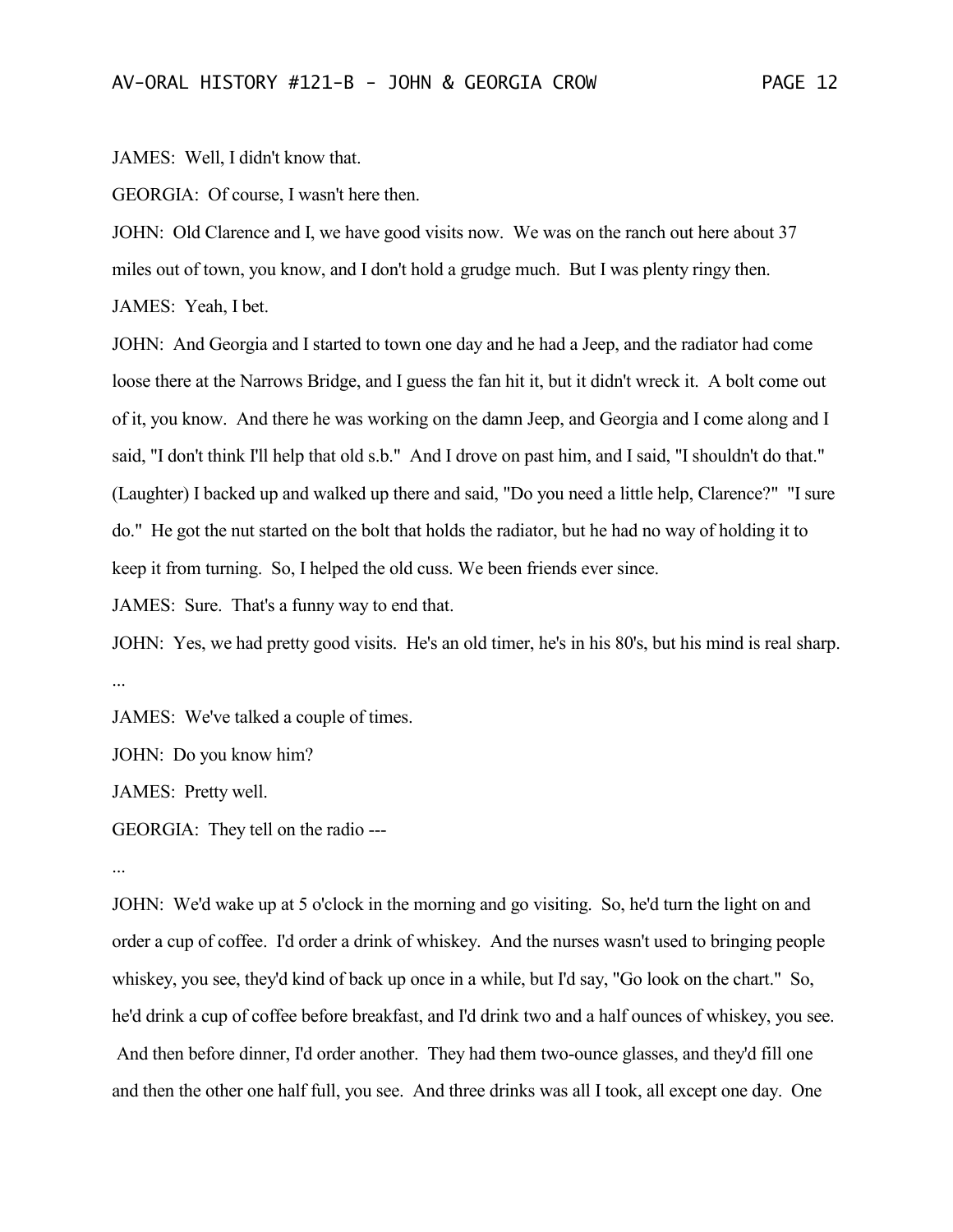day I felt pretty rocky, and a little nurse, Rosie up there, she's a fine girl; she'd come in and take my blood pressure every little bit. And I'd tell her, "Why don't you leave my arm alone, you're going to wear the damn thing out." And I'd say, "My blood pressure's a little low, huh?" "Oh, you'll live another day." Full of fun, you know. But I, I about drank my quota that morning, I guess.

And about 2 o'clock Georgia came up to see how I was doing, and I told her to go get me another drink. And the head nurse, she was pretty much a Nazarene, and she said, "John's drinking heavy today, what's the matter with him?" And she said, "His blood pressure is low." And she figured some of them nurses had squealed.

GEORGIA: She figured that somebody had told me. "How do you know it's low?" "Well I've lived with him better than 30 years, so I ought to know something about him."

JOHN: And there was a little grey-haired therapist there. She'd been working my legs every day. Campbell was afraid I'd have blood clots in my legs, you see. Fine little woman, grey haired, and she heard Georgia and this head nurse a jarring just a little. And she said, "I'll get John a drink. I peeked in at him a while ago, and he looked kind of peaked." And she just took a water glass about two-thirds full.

GEORGIA: She didn't measure anything.

JOHN: "I'll just fix him a good one," she said. And by golly, it helped too, you know.

JAMES: Yeah, I guess it does.

JOHN: I really enjoyed myself in there, actually. I had to be operated on, I knew that. And old Ron White was a wonderful pal, he's dead now. He had a heart ailment. We'd argue about which was going to get out first. "Oh, I'm going to win." "No, you're not." And I did win. But he got out, and got along wonderful for a while, didn't he Mom?

GEORGIA: Oh yeah, he was out a year.

JOHN: But by golly, he went over the hump. But the nurses, I was never treated so nice in all my life.

JAMES: Isn't that something.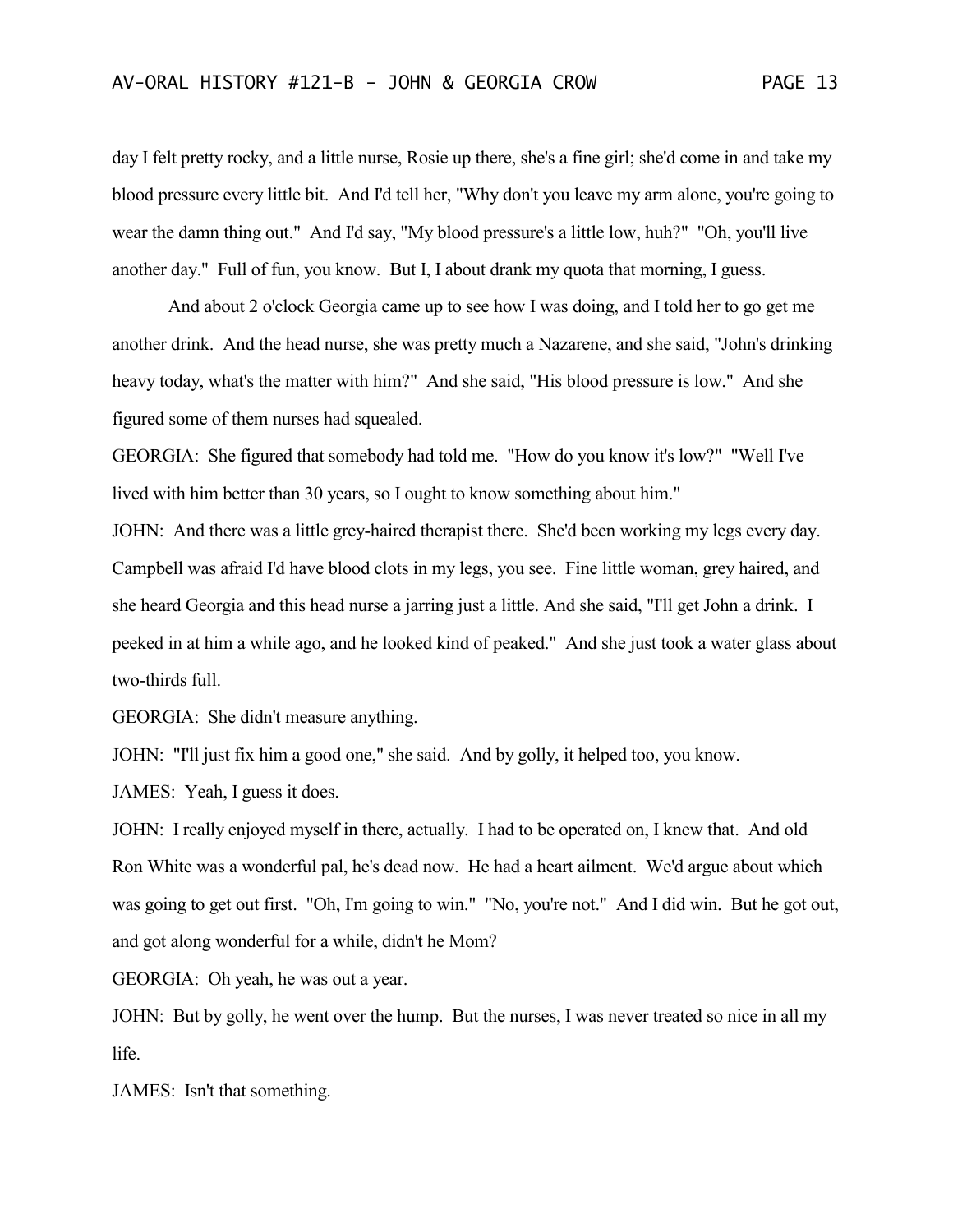JOHN: And they fed me just like I was a herding sheep every day, you know. I never eat all my grub because laying in bed, I couldn't. I was sure treated wonderful. Wonderful people up there. JAMES: That reminds me of your saying the day before Tebo died, he told you something. JOHN: He told me, he said, "I'm pretty weak, John, I don't think I'm gonna live long." And I said, "Oh, hell," --- old Smoky Osborn and I was together, he was up at old lady Osborn's place, she used to have a County Home there. "Oh hell, Tebo, you'll live a long time yet." And the next day the old fellow passed away. I was buckarooing at the P Ranch then, but I was a pallbearer for the old fellow. I was just a pallbearer all winter, that winter for somebody. Somebody was just a dying all the time ... Page, he was a surveyor, he died. Roy Elliott, a horse either fell on him or pawed him or something. They didn't know just what killed him. He was one of my best pals.

GEORGIA: That was the winter I came here. That was in '36 and '37. A real hard winter, and I didn't ever meet a lot of these people that he's been ---

JOHN: You never met Roy, did you?

JAMES: No.

JOHN: He got killed. Oh, you got that a going now, haven't you? I'm just running your battery down. (Laughter)

GEORGIA: No, there is no battery. He's got it plugged in; he's costing you money.

JAMES: I'm costing you money.

JOHN: Well, I'm running your tapes out and not saying anything.

JAMES: As I was walking out the door, John Crow told me one last story about Tebo. And that was one time they were up on the rim rock above the P Ranch and there was a terrible fog, and nobody could see. And they all asked Tebo if he knew where they were, and where the P Ranch was. And he said, "Oh sure, there's nothing to worry about." And he looked out in the fog and he swung his arm around and he says, "The P Ranch is right out there."

John said after that, that he later used this when he found a special kind of arrowhead, and some people wanted to know where it was, so they could dig some more. And he said, "Why, yes, I